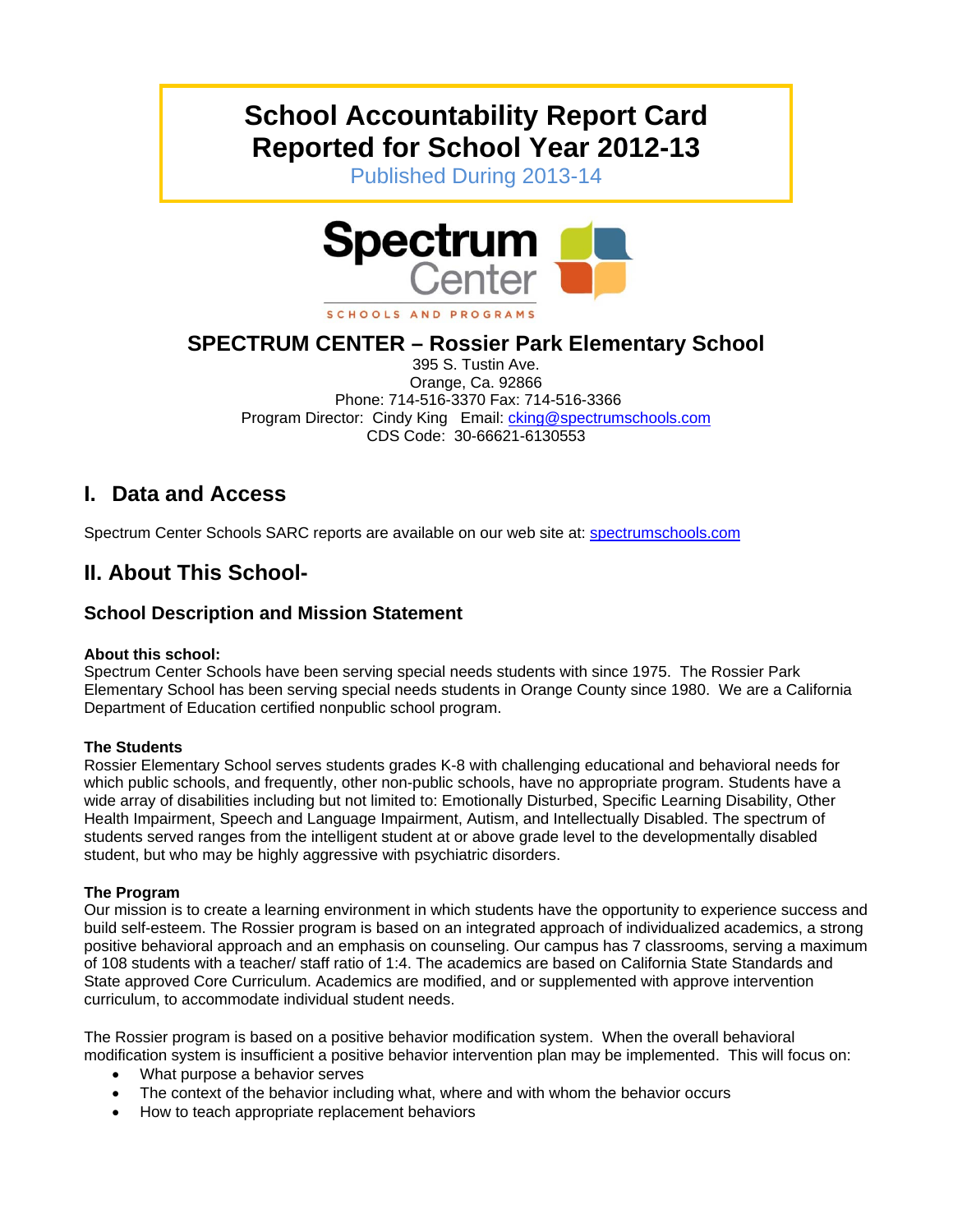Programs include:

- Point and level system
- Transitioning students back to public school –
- Daily communication with home through point card summary and frequent phone contact
- Teaching self-control/problem-solving/social skills strategies
- Responding to misbehavior in a safe and respectful manner
- Strategies for improving student learning skills and outcomes
- Meeting State Standards
- Academic and functional curriculum that meets the district of residence criteria, IEP goals and student needs.
- Extra Curricular Activities per the student's IEP
- Transportation service for families to attend intakes, IEPs, and other meetings, as needed
- Additional Staff designated to assist with behavioral crisis situations

#### **The Services**

In addition to a comprehensive academic, functional and behavioral school program, Rossier Elementary offers direct services in:

- Adaptive PE
- Speech Therapy
- Transportation
- Counseling
- One to One Staffing (if needed)

#### **Ongoing Progress Monitoring**

- Curriculum Based Measurements
- Content based Assessments
- Standardized Assessments

Data is collected on academic achievement and on each Individualized Educational Plan (IEP) goal weekly. The data is reviewed monthly to assess the student's progress. Lessons plans are revised as needed to assure student learning. A progress report and report card is completed for every student and is provided to both the parent and LEA quarterly per the IEP and master contract.

Spectrum Center Schools monitor progress on targeted campus goals quarterly. An Internal Accountability Review is conducted annually.

#### **Mission Statement:**

.

Our mission is to provide personalized, evidence-based educational services for non-traditional learners in collaboration with families and public school districts.

### **Opportunities for Parental Involvement**

Parents are involved in the student enrollment process, parent/teacher conferences, IEP development and approval.

These are opportunities for parents to either attend a school event such as special assemblies or an after-school event such as Back to School Night, Open House. These events give parents/care-providers the opportunity to see what their children are learning and how much they are working on building their social skills. Teachers make frequent phone calls to parents to touch base and share how the child's week went as well as ask for parent input.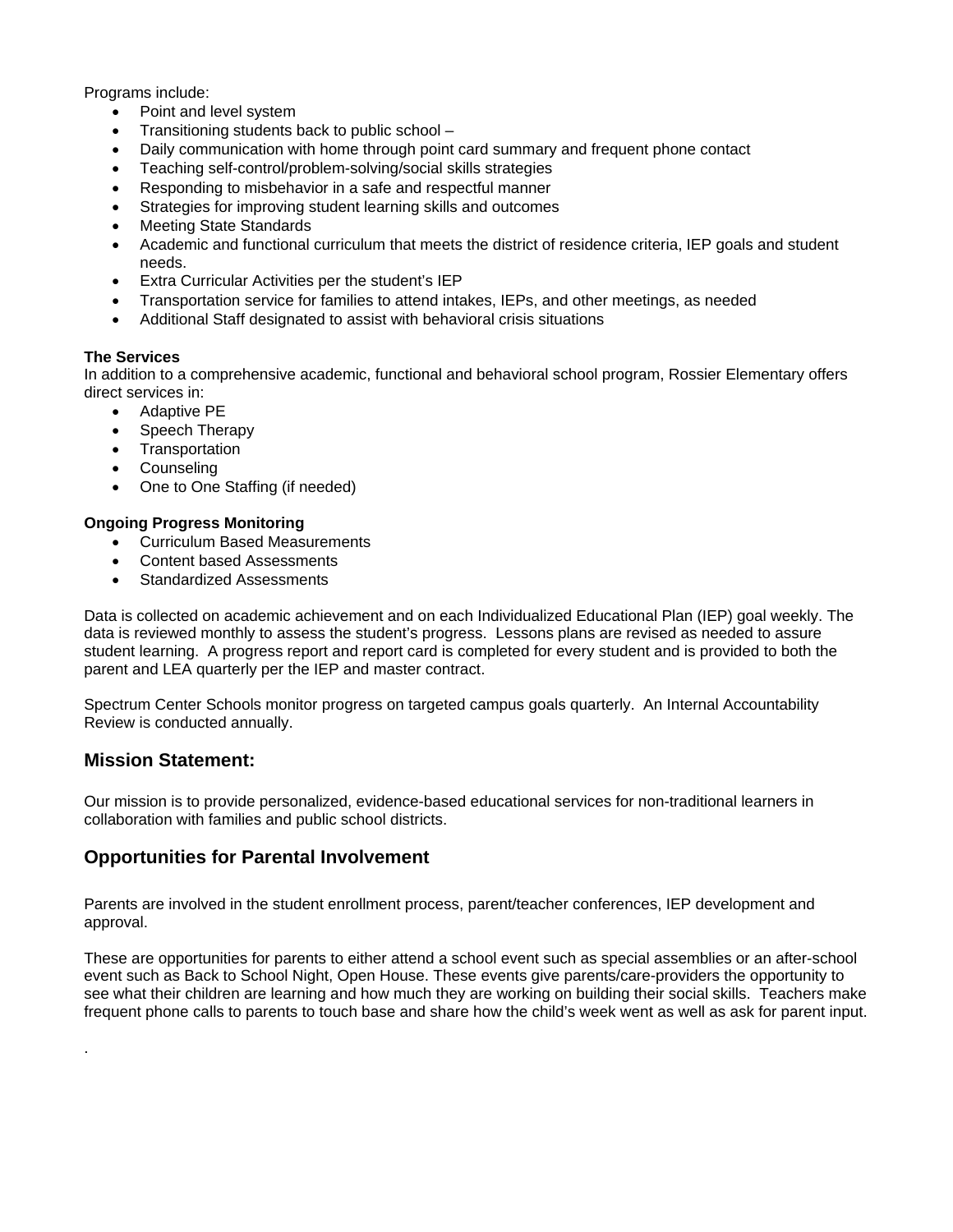| <b>Grade Level</b> | <b>Number of Students</b> | <b>Grade Level</b>      | <b>Number of Students</b> |
|--------------------|---------------------------|-------------------------|---------------------------|
| Kindergarten       |                           | Grade 5                 | 16                        |
| Grade 1            |                           | Grade 6                 | 14                        |
| Grade 2            | 6                         | Grade 7                 |                           |
| Grade 3            | 10                        | Grade 8                 |                           |
| Grade 4            | 17                        | Grade 5                 | 16                        |
|                    |                           | <b>Total Enrollment</b> | 80                        |

### **Student Enrollment by Grade Level (School Year 2012-13)**





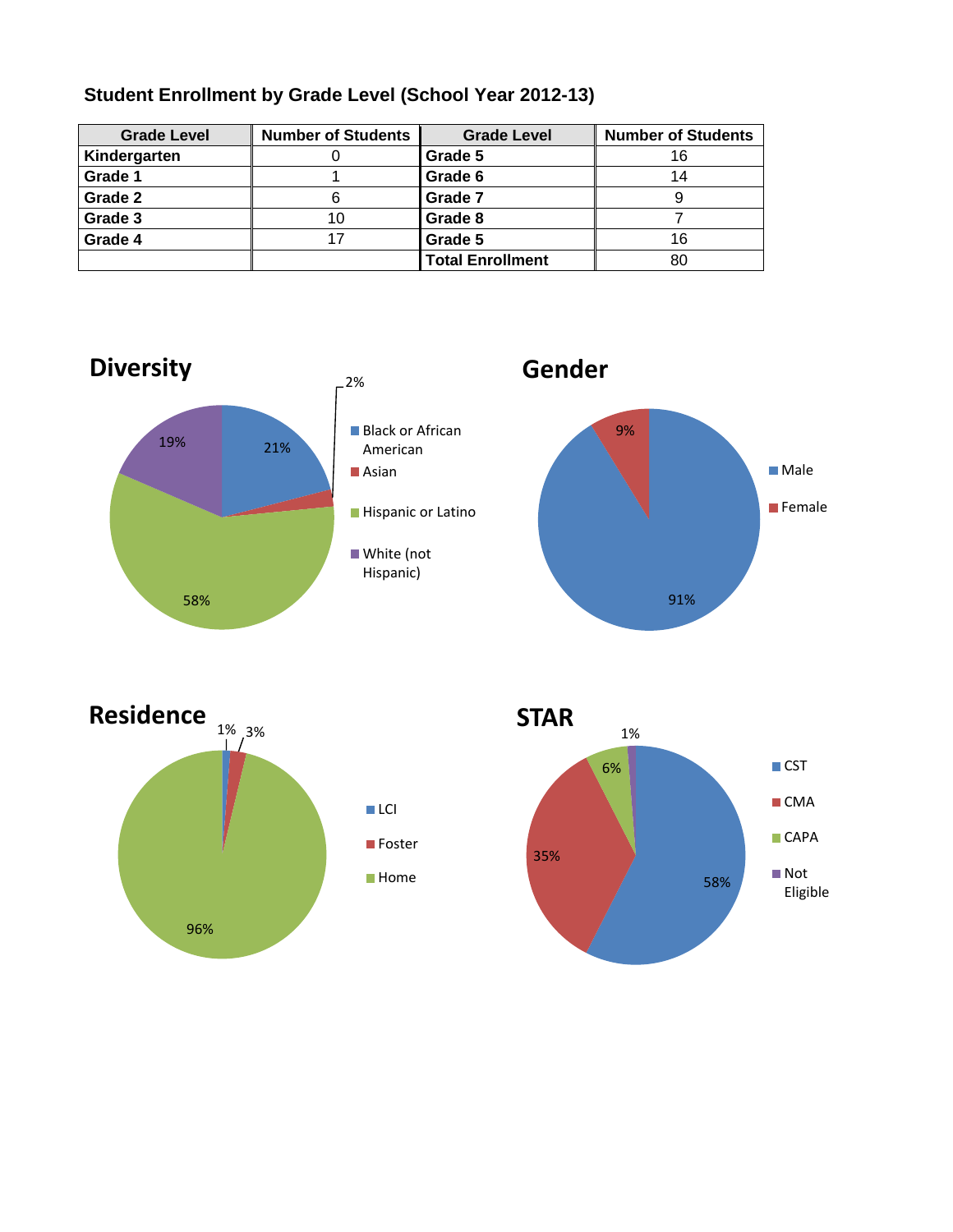

### **Average Class Size**

Our model is to provide small classroom sizes, due to this our classrooms can be anywhere from 8 to 12 students in a classroom. Students are in classrooms according to grade and social needs. In the 2012-2013 school year, Rossier Park Elementary served an average of 81 students in 7 classrooms.

## **III. School Climate**

### **School Safety Plan (School Year 2013-14)**

All staff receive required trainings including, but not limited to: 1<sup>st</sup> Aide/CPR, Hughes Bill, incident report writing, emergency preparedness, blood borne pathogens, student supervision, safety in the work place, sexual harassment, abuse reporting and universal precautions.

The campus has a safety team which meets monthly. The safety team is responsible for monitoring monthly classroom safety and risk abatement checklist, maintaining adequate first aide and blood borne pathogen supplies and reviewing safety incidents as needed. Morning sweeps of the grounds are conducted to insure the campus is secure and free from dangerous debris.

Emergency preparedness includes monthly fire drills, monthly earthquake drills, monthly OSHA building checks, an annual fire inspection and an annual disaster drill which includes earthquake preparedness, shelter in place, violent intruder protection and an annual exposure control plan.

### **Suspensions and Expulsions**

| Rate               | <b>School</b> |         |         |  |
|--------------------|---------------|---------|---------|--|
|                    | 2010-11       | 2011-12 | 2012-13 |  |
| <b>Suspensions</b> |               |         |         |  |
| <b>Expulsions</b>  |               |         |         |  |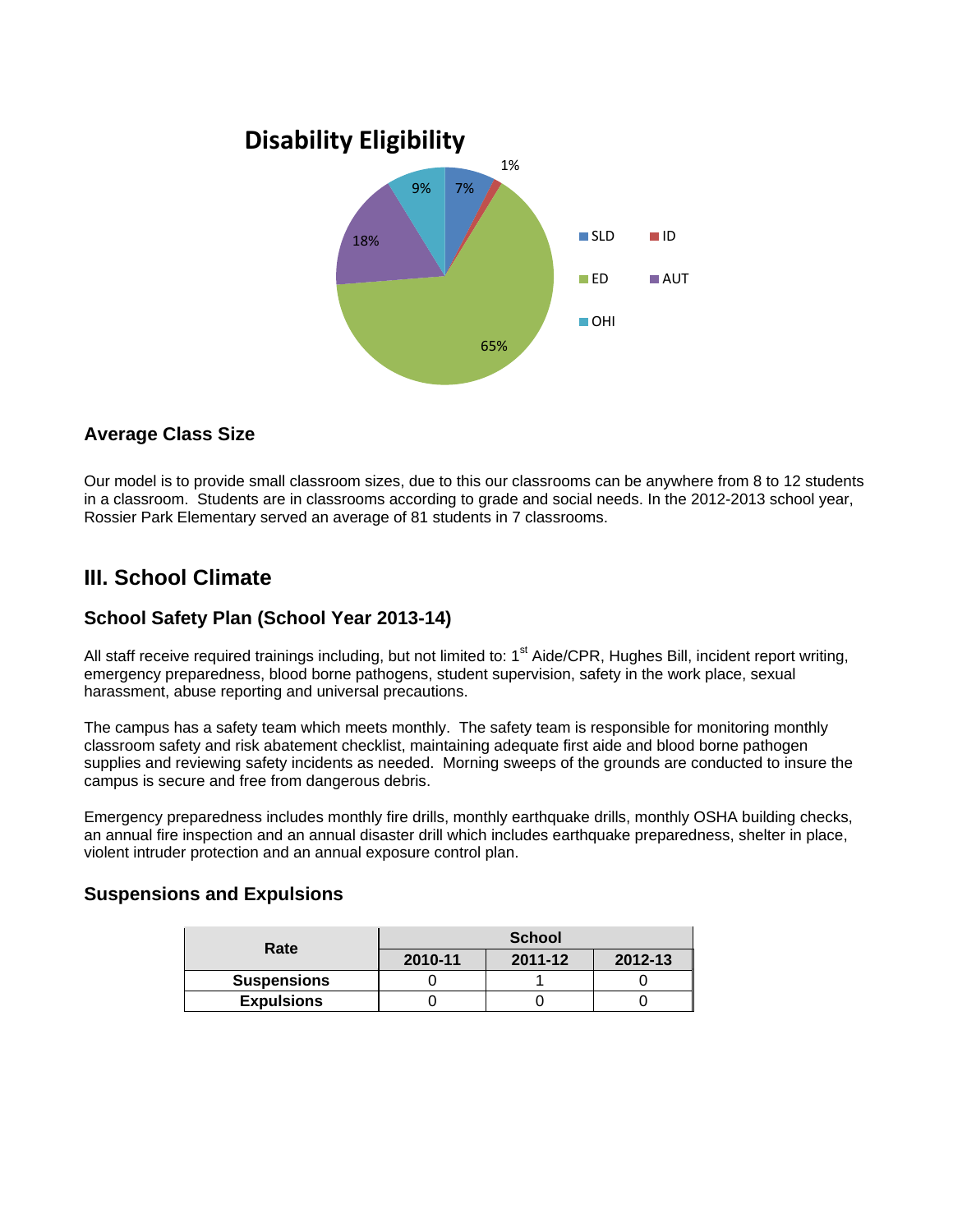## **IV. School Facilities**

### **School Facility Conditions and Improvement Plan (School Year 2013-14)**

#### **Age of School Buildings:**

The Spectrum Center Rossier Elementary School is located in the Community of Christ Church building which was built in 1985. The school relocated to this site in 2001. The school area of the building has 9 classrooms, a computer lab/library room, a multi-purpose room for lunch, assemblies and indoor activities and administrative offices.

#### **Maintenance and Repair:**

The School Director is responsible for all campus repairs and coordinates with the Maintenance Specialist to ensure repairs are completed. The head of the safety team coordinates with the Executive Director and the Safety Team members to conduct morning safety sweeps to insure the campus is free from dangerous debris.

#### **Cleaning Process and Schedule:**

Our campus has two Custodians in order to ensure that all classrooms, offices, cafeteria, gym and restrooms are cleaned on a daily basis.

#### **Modernizing or New School Construction Projects:** N/A

#### **School Facility Good Repair Status (School Year 2013-14)**

|                                                                                  | <b>Repair Status</b> |         |      |      | <b>Repair Needed and</b>       |  |
|----------------------------------------------------------------------------------|----------------------|---------|------|------|--------------------------------|--|
| <b>System Inspected</b>                                                          | <b>Exemplary</b>     | Good    | Fair | Poor | <b>Action Taken or Planned</b> |  |
| Systems: Gas Leaks,<br>Mechanical/HVAC,<br>Sewer                                 |                      | $\star$ |      |      | n/a                            |  |
| <b>Interior: Interior</b><br><b>Surfaces</b>                                     |                      | $\star$ |      |      | n/a                            |  |
| <b>Cleanliness: Overall</b><br>Cleanliness, Pest/<br>Vermin Infestation          |                      | $\star$ |      |      | n/a                            |  |
| <b>Electrical: Electrical</b>                                                    |                      | $\star$ |      |      | n/a                            |  |
| <b>Restrooms/Fountains:</b><br>Restrooms, Sinks/<br>Fountains                    |                      | $\star$ |      |      | n/a                            |  |
| Safety: Fire Safety,<br><b>Hazardous Materials</b>                               |                      | $\star$ |      |      | n/a                            |  |
| <b>Structural: Structural</b><br>Damage, Roofs                                   |                      | $\star$ |      |      | n/a                            |  |
| <b>External:</b><br>Playground/School<br>Grounds, Windows/<br>Doors/Gates/Fences |                      | $\star$ |      |      | n/a                            |  |
| <b>Overall Rating</b>                                                            |                      | $\star$ |      |      | n/a                            |  |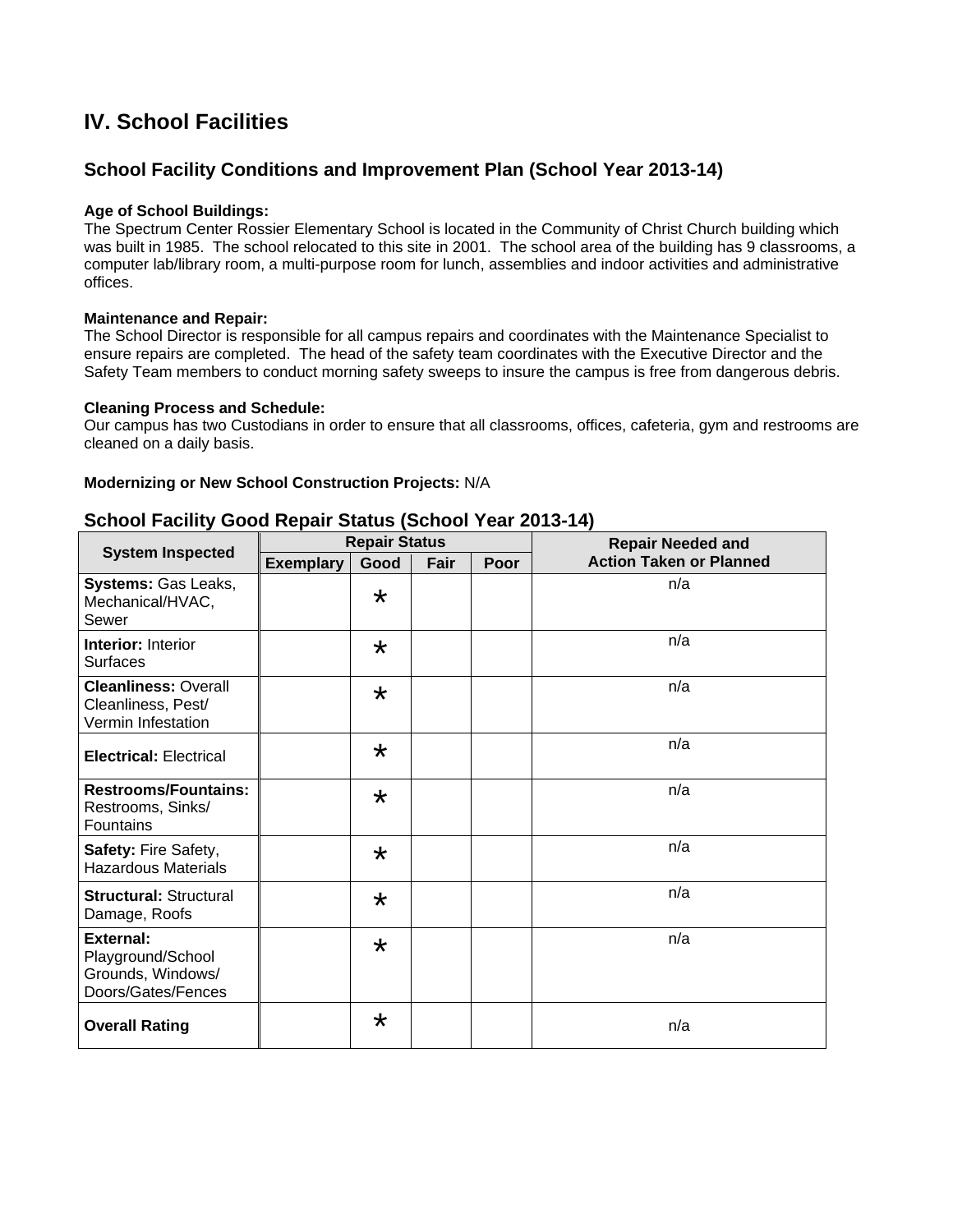## **V. Teachers**

### **Teacher Credentials**

| <b>Teachers</b>                               | <b>School</b> |         |         |  |
|-----------------------------------------------|---------------|---------|---------|--|
|                                               | 2010-11       | 2011-12 | 2012-13 |  |
| <b>Number of campus classrooms</b>            |               |         |         |  |
| <b>Clear Level 2</b>                          |               |         |         |  |
| <b>Preliminary Level 1</b>                    |               |         |         |  |
| UIP                                           |               |         |         |  |
| <b>PIP/STSP</b>                               |               |         |         |  |
| <b>Emergency Substitute (Classroom Aides)</b> |               |         |         |  |

## **VI. Support Staff**

### **Other Support Staff (School Year 2012-13)**

| Title                                           | <b>Number of FTE</b><br><b>Assigned to School</b> |
|-------------------------------------------------|---------------------------------------------------|
| <b>Clinical Director</b>                        |                                                   |
| <b>Curriculum and Instruction Specialist</b>    |                                                   |
| <b>Transportation Support</b>                   | 2                                                 |
| <b>Behavioral/Instructional Classroom Aides</b> | 15                                                |
| <b>Therapists</b>                               | 4                                                 |
| <b>Speech/Language/Hearing Specialist</b>       | .85                                               |
| <b>Adapted Physical Education</b>               | .33                                               |

## **VII. Curriculum and Instructional Materials**

### **Instructional Materials (School Year 2013-14)**

Each student at CST and CMA level has a text book which matches the SBE or the local LEA's adapted text books in each academic area at his/her grade level. In addition Spectrum Center provides supplemental materials as appropriate to match the students' learning patterns.

| <b>Core Curriculum Area</b>       | Quality, Currency,<br>and Availability of<br><b>Textbooks and</b><br><b>Instructional</b><br>Materials * Need to<br>import the campus'<br><b>Materials form</b> | <b>Percent of Pupils</b><br><b>Who Lack Their Own</b><br><b>Assigned Textbooks</b><br>and/or<br><b>Instructional</b><br><b>Materials</b> | <b>Most Recent SBE or</b><br><b>Local Governing</b><br><b>Agency Approved</b><br><b>Textbooks and</b><br><b>Instructional</b><br><b>Materials</b> |
|-----------------------------------|-----------------------------------------------------------------------------------------------------------------------------------------------------------------|------------------------------------------------------------------------------------------------------------------------------------------|---------------------------------------------------------------------------------------------------------------------------------------------------|
| <b>Reading/Language Arts</b>      | $\star$                                                                                                                                                         | O%                                                                                                                                       | ves                                                                                                                                               |
| <b>Mathematics</b>                | $\star$                                                                                                                                                         | $O\%$                                                                                                                                    | ves                                                                                                                                               |
| <b>Science</b>                    | $\star$                                                                                                                                                         | $O\%$                                                                                                                                    | yes                                                                                                                                               |
| <b>History-Social Science</b>     | $\star$                                                                                                                                                         | $O\%$                                                                                                                                    | yes                                                                                                                                               |
| <b>Foreign Language</b>           | $\star$                                                                                                                                                         | $O\%$                                                                                                                                    | ves                                                                                                                                               |
| <b>Health</b>                     | $\star$                                                                                                                                                         | O%                                                                                                                                       | yes                                                                                                                                               |
| <b>Visual and Performing Arts</b> | $\star$                                                                                                                                                         | $O\%$                                                                                                                                    | yes                                                                                                                                               |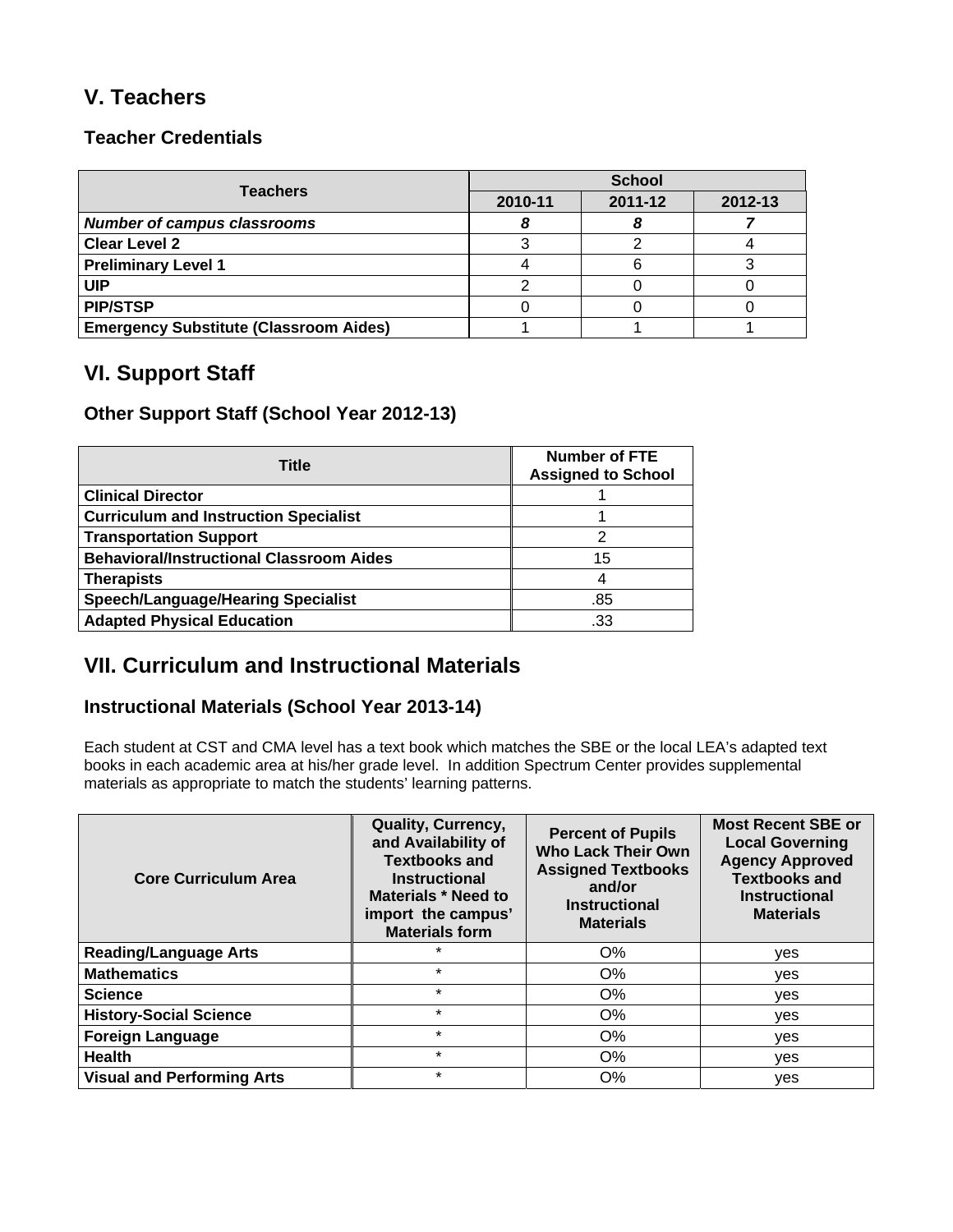|                | <b>SECTION B. GRADES K-8</b> |                                                                                                                          |                                                      |                                              |                                      |
|----------------|------------------------------|--------------------------------------------------------------------------------------------------------------------------|------------------------------------------------------|----------------------------------------------|--------------------------------------|
|                |                              | <b>CORE SUBJECT ABBREVIATIONS</b>                                                                                        |                                                      |                                              |                                      |
|                |                              | English Language Arts (ELA)<br>Math (MAT)                                                                                | Social Science (SS)<br>Science (SCI)                 |                                              |                                      |
|                |                              | (NOTE: The "print area" is preset for two pages. Adjust as necessary to add or reduce the number of pages to be printed) |                                                      |                                              |                                      |
| Grade<br>Level | Core<br>Subject<br>Abbrev.   | <b>Current Textbooks</b><br>and<br><b>Instructional Materials (Use Exact Titles)</b>                                     | <b>Publisher</b><br>and<br><b>Year of Pulication</b> | <b>State</b><br>Adopted? (K-<br>8) Yes or No | For<br><b>CDE USE</b><br><b>ONLY</b> |
| K              | <b>ELA</b>                   | Houghton Mifflin Reading Level K                                                                                         | Houghton Mifflin 2003                                | Y                                            |                                      |
| $\mathbf{1}$   | <b>ELA</b>                   | Houghton Mifflin Reading Level 1                                                                                         | Houghton Mifflin 2003                                | Y                                            |                                      |
| $\overline{2}$ | <b>ELA</b>                   | Houghton Mifflin Reading Level 2                                                                                         | Houghton Mifflin 2003                                | Y                                            |                                      |
| 3              | <b>ELA</b>                   | Houghton Mifflin Readin Level 3                                                                                          | Houghton Mifflin 2003                                | Y                                            |                                      |
| $\overline{4}$ | <b>ELA</b>                   | Houghton Mifflin Reading Level 4                                                                                         | Houghton Mifflin 2003                                | Y                                            |                                      |
| 5              | <b>ELA</b>                   | Houghton Mifflin Reading Level 5                                                                                         | Houghton Mifflin 2003                                | $\overline{Y}$                               |                                      |
| 6              | <b>ELA</b>                   | Houghton Mifflin Level 6; timeless<br>Voices/Themes - Copper                                                             | Houghton Mifflin 2003;<br>Printice Hall 2002         | $\overline{Y}$                               |                                      |
| $\overline{7}$ | <b>ELA</b>                   | Houghton Mifflin Timeless voices,<br><b>Timeless Themes - Bronze</b>                                                     | Printice Hall 2002                                   | Y                                            |                                      |
| 8              | <b>ELA</b>                   | The Language of Literature                                                                                               | <b>McDougal Littell</b>                              | Y                                            |                                      |
| 8              | <b>ELA</b>                   | <b>Holt Handbook Second Course</b>                                                                                       | Holt, Rinehart and Winston<br>2003                   | Y                                            |                                      |
| K              | <b>MAT</b>                   | Houghton Mifflin Mathematics Level K                                                                                     | Houghton Mifflin 2003                                | $\overline{Y}$                               |                                      |
| $\mathbf{1}$   | <b>MAT</b>                   | Houghton Mifflin Mathematics Level 1                                                                                     | Houghton Mifflin 2003                                | Y                                            |                                      |
| $\overline{2}$ | <b>MAT</b>                   | Houghton Mifflin Mathematics Level 2                                                                                     | Hoghton Mifflin 2003                                 | Y                                            |                                      |
| 3              | <b>MAT</b>                   | Houghton Mifflin Mathematics Level 3                                                                                     | Houghton Mifflin 2003                                | Y                                            |                                      |
| 4              | <b>MAT</b>                   | Houghton Mifflin Mathematics Level 4                                                                                     | Houghton Mifflin 2003                                | $\overline{Y}$                               |                                      |
| 5              | <b>MAT</b>                   | Houghton Mifflin Mathematics Level 5                                                                                     | Houghton Mifflin 2003                                | Y                                            |                                      |
| 6              | <b>MAT</b>                   | Harcourt Level 6                                                                                                         | Harcourt 2007                                        | Y                                            |                                      |
| $\overline{7}$ | <b>MAT</b>                   | Pre-Algebra                                                                                                              | Prentice Hall 2007                                   | Y                                            |                                      |
| 8              | <b>MAT</b>                   | Algebra 1                                                                                                                | Pearson 2009                                         | $\overline{Y}$                               |                                      |
| K              | <b>SCI</b>                   | Harcourt Science Level K                                                                                                 | Harcourt 2000                                        | Y                                            |                                      |
| $\mathbf{1}$   | $\overline{SCI}$             | Harcourt Science Level 1                                                                                                 | Harcourt 2000                                        | $\overline{Y}$                               |                                      |
| $\overline{2}$ | SCI                          | Harcourt Science Level 2                                                                                                 | Harcourt 2000                                        | Y                                            |                                      |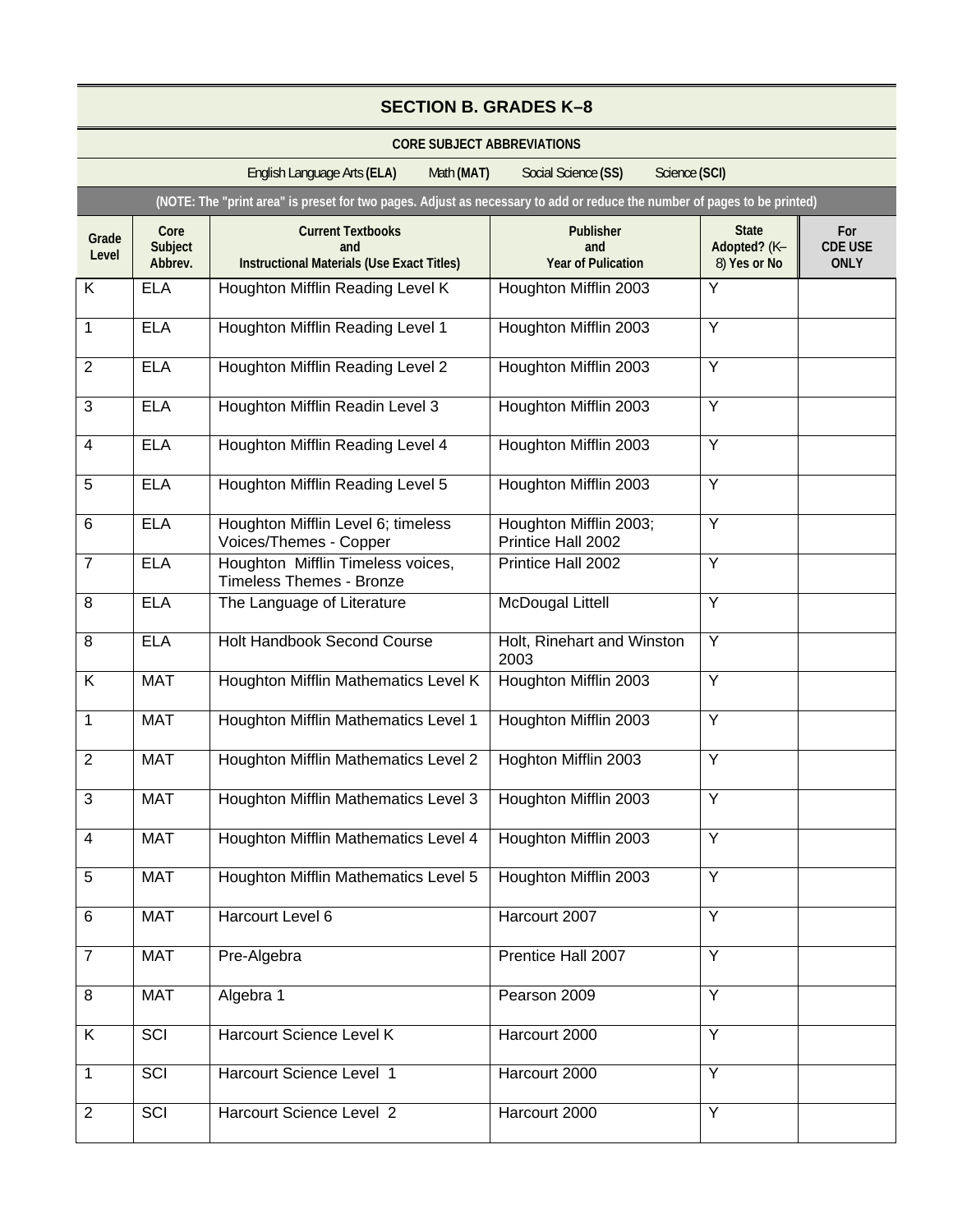| 3              | SCI                    | Harcourt Science Level 3                                           | Harcourt 2000                       | Y              |  |
|----------------|------------------------|--------------------------------------------------------------------|-------------------------------------|----------------|--|
| $\overline{4}$ | SCI                    | Harcourt Science Level 4                                           | Harcourt 2000                       | Y              |  |
| 5              | SCI                    | Harcourt Science Level 5                                           | Harcourt 2000                       | Y              |  |
| 6              | SCI                    | Focus on Earth Science                                             | Prentice Hall 2006                  | Y              |  |
| $\overline{7}$ | SCI                    | Focus on Life Science                                              | Prentice Hall 2006                  | Y              |  |
| 8              | SCI                    | <b>Physical Science</b>                                            | Holdt, Rinehart and<br>Winston 2001 | Y              |  |
| K              | SS                     | Adventures in Time and Space - My<br>World                         | Houghton Mifflin 2007               | Y              |  |
| 1              | SS                     | California Vistas - Family and Friends                             | MacMillan/McGraw Hill<br>2007       | Y              |  |
| $\overline{2}$ | SS                     | People We Know                                                     | Harcourt 2007                       | Y              |  |
| 3              | SS                     | California Vistas - California<br>Communities                      | MacMillan/McGraw Hill<br>2007       | Y              |  |
| $\overline{4}$ | $\overline{\text{SS}}$ | California Vistas - Our Golden State                               | MacMillan/McGraw Hill<br>2007       | $\overline{Y}$ |  |
| 5              | SS                     | California Vistas - Making a New<br><b>Nation</b>                  | MacMillan/McGraw Hill<br>2007       | Y              |  |
| 6              | $\overline{\text{SS}}$ | Discovering Our Past - Ancient<br><b>Civilizations - CA Series</b> | Glencoe 2006                        | $\overline{Y}$ |  |
| $\overline{7}$ | SS                     | Discovering Our Past -Midievl and<br>Early Modern Times            | Glencoe 2006                        | Y              |  |
| 8              | SS                     | United States History - Independence<br>to 1914                    | Holt, Rinehart and Winston<br>2001  | Y              |  |

## **VIII. School Finances**

### **Expenditures per Pupil (Fiscal Year 2012-13)**

| <b>Total Dollars</b> | Dollars per student | <b>Average Teacher Salary</b> |
|----------------------|---------------------|-------------------------------|
| \$2,805,209          | \$42,503            | \$52,429                      |

### **Types of Services Provided**

Spectrum Center Schools work cooperatively with local school districts to develop a customized curriculum for each student based on the student's Individual Education Program (IEP), abilities, interests and goals. Spectrum Center Schools meet state education standards and are based on the principals of Applied Behavior Analysis (ABA). ABA is a discipline devoted to the understanding and improvement of human behavior. Spectrum's ABA curriculum includes specific strategies for preventing behaviors of concern, teaching alternative appropriate behavior, teaching self-control strategies, improving learning skills and responding to behaviors of concern in a safe and respectful manner.

Spectrum Center Schools serve students with emotional disturbance, specific learning or developmental disabilities who benefit from a consistent and structured program, with an emphasis on a successful transition to a less restrictive environment. The students receive individualized instruction in academic, social and behavioral skills, including independent living and vocational skills in a low student to instructor ratio.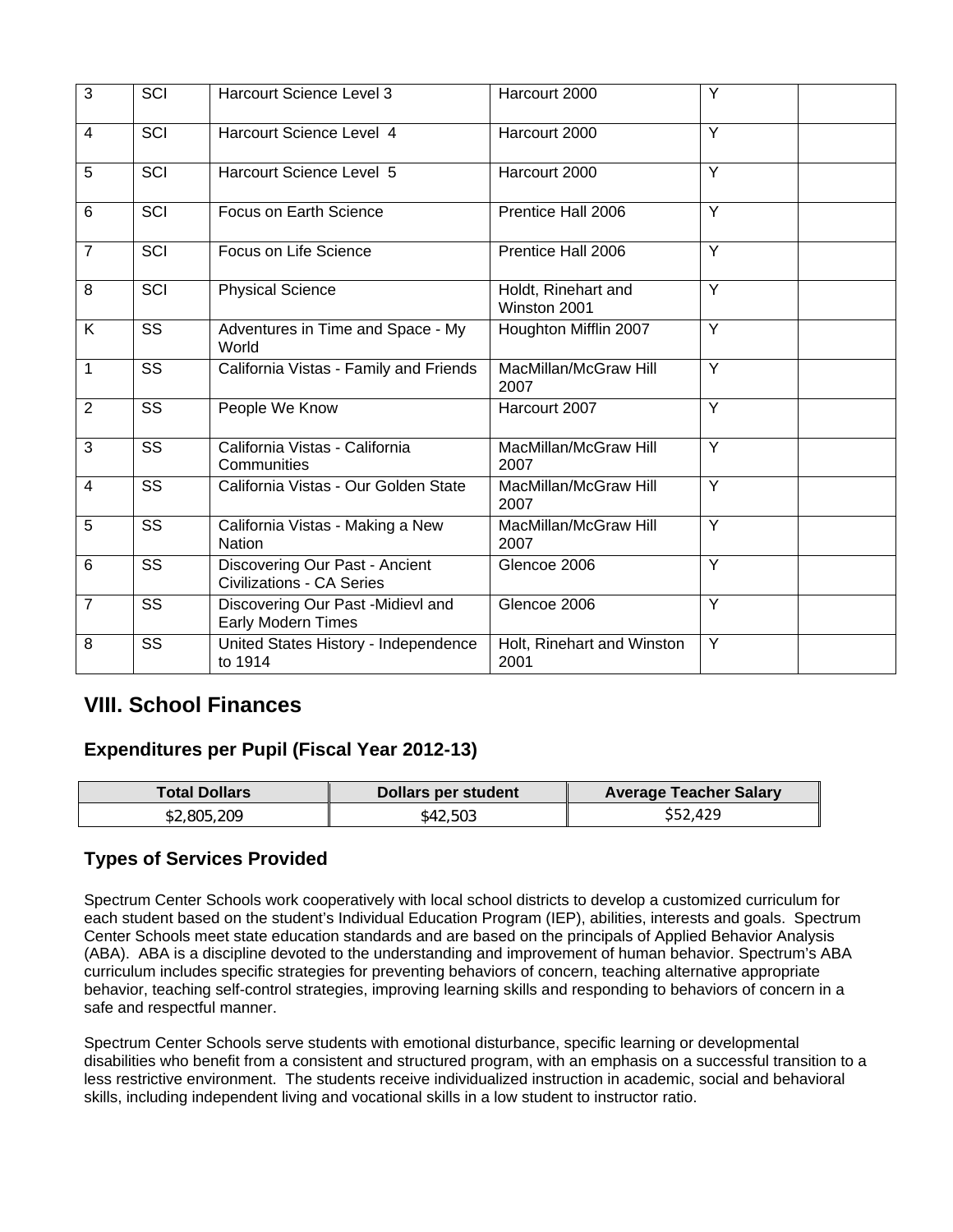Spectrum Center Schools also serve students with autism, who receive a continuum of specialized education services in dedicated classrooms. Applied Behavior Analysis is the foundation of Spectrum's approach to teaching children with autism in an environment that is predictable, consistent, structured and positive. Spectrum's curriculum for students with autism in highly structured involves repeated presentation of instruction and focuses on communication, behavior, social and academic skills in a low student to instructor ratio.

Related services provided at by Spectrum Center per the student Individual Education Program includes counseling, Speech and Language Therapy, Occupational Therapy, Adapted Physical Education, Augmentative Communication, and Assistive Technology. Each campus to adapt this list for their site

### Teacher and Administrative Salaries (Fiscal Year 2012-13)

| Category                        | <b>Spectrum Schools</b><br><b>Amount</b> | <b>State Average</b><br>(ADA < 1,500) |
|---------------------------------|------------------------------------------|---------------------------------------|
| <b>Beginning Teacher Salary</b> | \$38,140                                 | \$40,329                              |
| <b>Mid-Range Teacher Salary</b> | \$52,149                                 | \$59,804                              |
| <b>Highest Teacher Salary</b>   | \$66,998                                 | \$79,279                              |
| <b>Average Director Salary</b>  | \$78,680                                 | \$91,712                              |

## **IX. Student Performance**

### **Standardized Testing and Reporting**

STAR scores are not shown when the number of students with data is ten or less because it is too small for statistical accuracy and to protect student privacy. Districts and Parents receive test results. The Campus does not always receive them from the school district.

#### **Rossier Elementary Academic Results**

Rossier Elementary academic results include the Woodcock Johnson III, Basic Reading Inventory, Pearson Assessments, and Curriculum Based Measures (including the math easy CBM). Only individuals with two scores to show growth were included in the results.

#### **Woodcock Johnson III (WJIII)**

WJIII scores were available for 43 students from the 2011-2012 and 2012-2013 school years. Otherwise all students had scores for all other subjects. On average, the students showed improvement on all five subjects included in the WJIII. Average scores can be seen in the table and graph below.

|           | Letter/Word<br><b>Identification</b> | <b>Passage</b><br><b>Comprehension</b> | Writing<br><b>Fluency</b> | <b>Math</b><br><b>Calculations</b> | <b>Math Applied</b><br><b>Problem Solving</b> |
|-----------|--------------------------------------|----------------------------------------|---------------------------|------------------------------------|-----------------------------------------------|
| 2011-2012 | 4.12                                 | 3.33                                   | 3.98                      | 4.01                               | 4.32                                          |
| 2012-2013 | 4.99                                 | 4.14                                   | 4.84                      | 5.01                               | 5.30                                          |

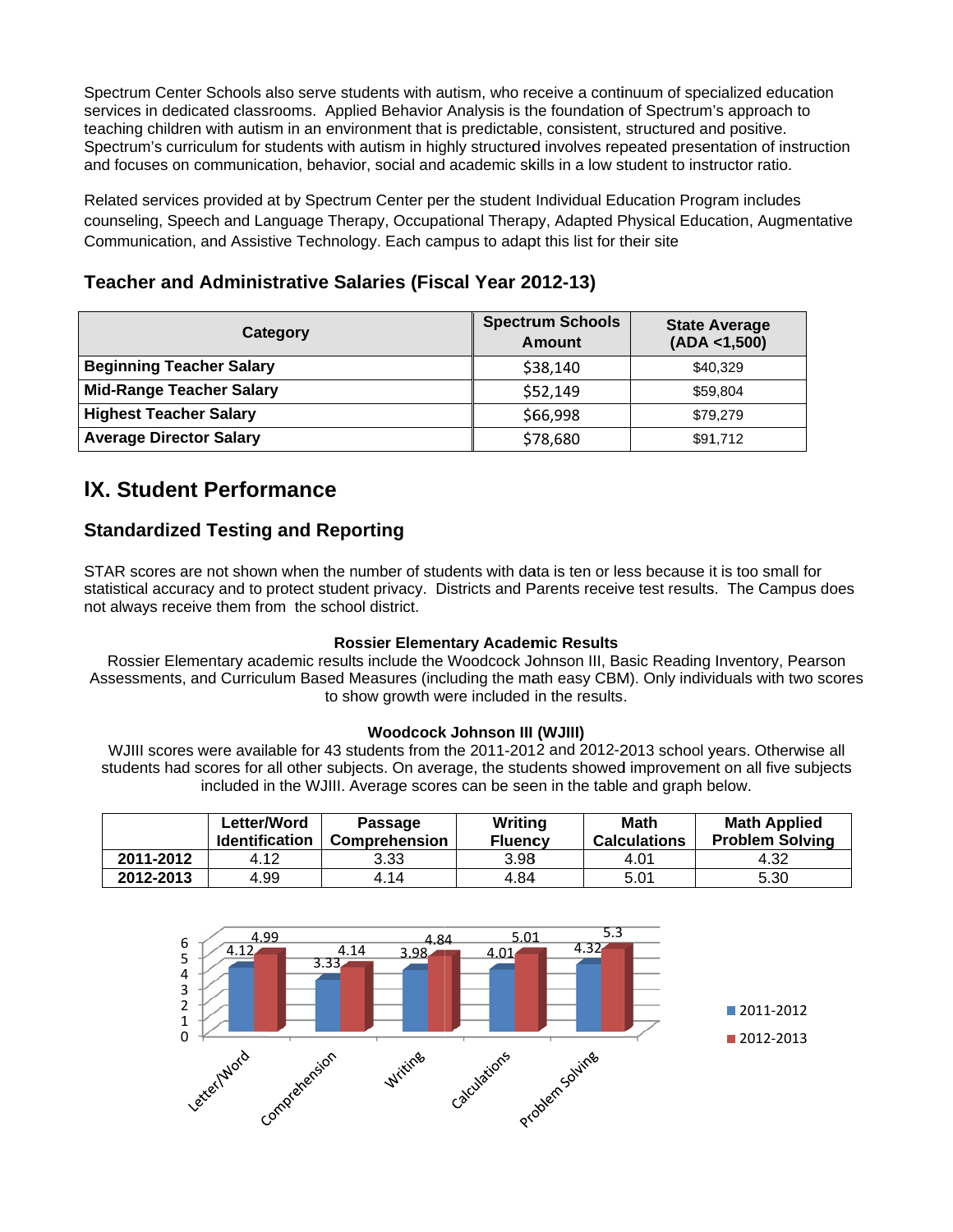#### **Basic Reading Inventory (BRI)**

scores from the beginning and end of the school year. On average, the students displayed growth in their WR and BRI scores were available for 30 students. Two students were missing C scores, while all 30 students h C scores during the school year. Average scores can be seen in the table and graph below. l 30 students had WR<br>growth in their WR an<br>graph below.<br>t<br>t<br>f



**Pearson Reading and Math Assessments** 

Pearson assessment scores were available for 53 students from the beginning and end of the school year. On average, the students showed more than half a grade level of improvement in both reading and math. Average scores can be seen in the table and graph below.





Reading fluency scores were available for 62 students from the beginning and end of the school year. All students had scores for both words read per minute and percent correct. On average, these students improved their reading speed while also improving their accuracy. Average scores can be seen in the table and graph below.

|                                                           | <b>Words Per Minute</b>        | <b>Percent Correct</b>                    |
|-----------------------------------------------------------|--------------------------------|-------------------------------------------|
| <b>Beginning of the Year</b>                              | 90.00                          | 91.11%                                    |
| End of the Year                                           | 112.87                         | 93.73%                                    |
| 112.87<br>150<br>90<br>100<br>50<br>0<br>Words Per Minute | 91.11 93.73<br>Percent Correct | $\blacksquare$ Pre<br>$\blacksquare$ Post |

**Curriculum Based Measures (CBM): Writing Fluency**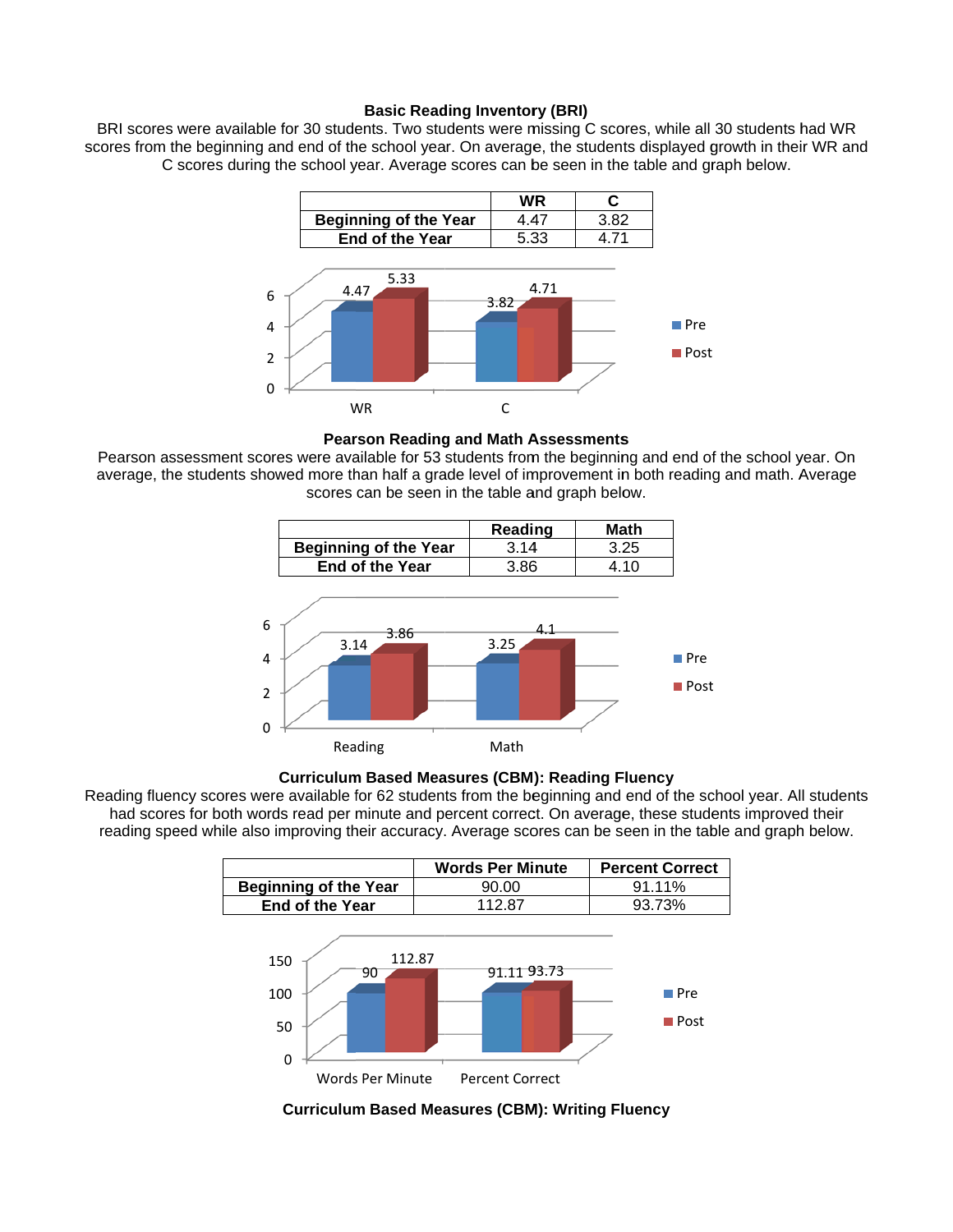number sequence while also improving their accuracy. Average scores can be seen in the table and graph below. Writing fluency scores were available for 66 students from the beginning and end of the school year. All students had scores for both number sequence and percent correct. On average, these students improved their writing



#### **Curriculum Based Measures (CBM): Math Fluency**

Math fluency scores were available for 39 students from the beginning and end of the school year. All students had scores for both math facts and percent correct. On average, these students improved their writing number sequence while also improving their accuracy. Average scores can be seen in the table and graphs below.



#### **Curriculum Based Measures (CBM): Math Easy CBM**

Easy CBM math scores were available for 11 students from the beginning and end of the school year. All students had math level and percent correct scores. On average, these students improved their math level while also improving their accuracy during the school year. Average scores can be seen in the table and graphs below.

|                              | <b>Math Level</b> | <b>Percent Correct</b> |
|------------------------------|-------------------|------------------------|
| <b>Beginning of the Year</b> | 3.12              | 77.18%                 |
| <b>End of the Year</b>       | 4.43              | 87 55%                 |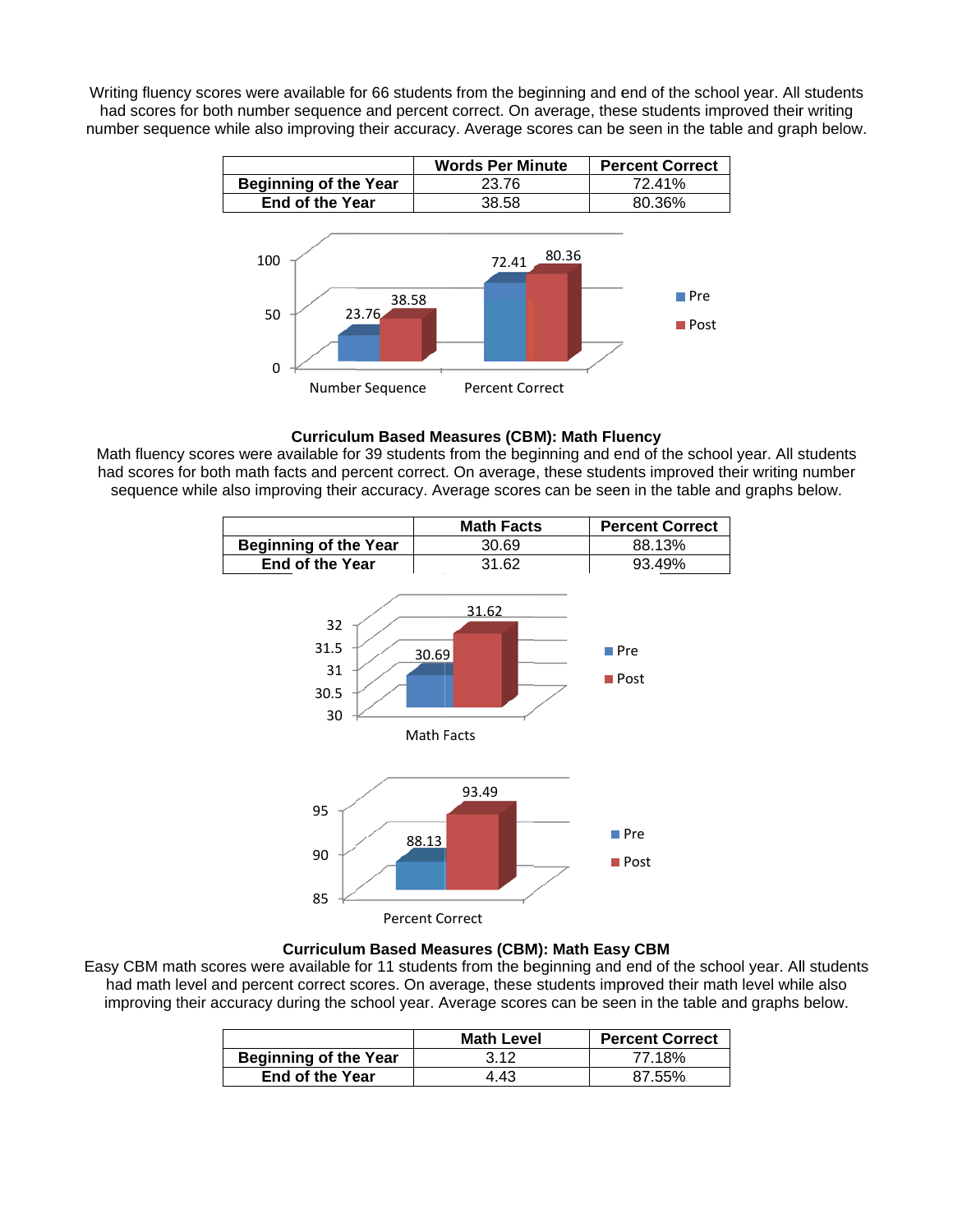

## **Other Student Outcome Data**



The IEP goal data indicate the percent of goals in which the students reached the third benchmark or better at the time of his/her annual. The behavioral progress indicated the percent of behaviors addressed through a behavior intervention plan that had a 10% decrease or greater.

## X. Accountability

## **California Department of Education Certification (CDE)**

The Spectrum Center Schools are all certified by the California Department of Education.

## **Academic Performance Index (API)**

The API is not applicable to Non Public Schools.